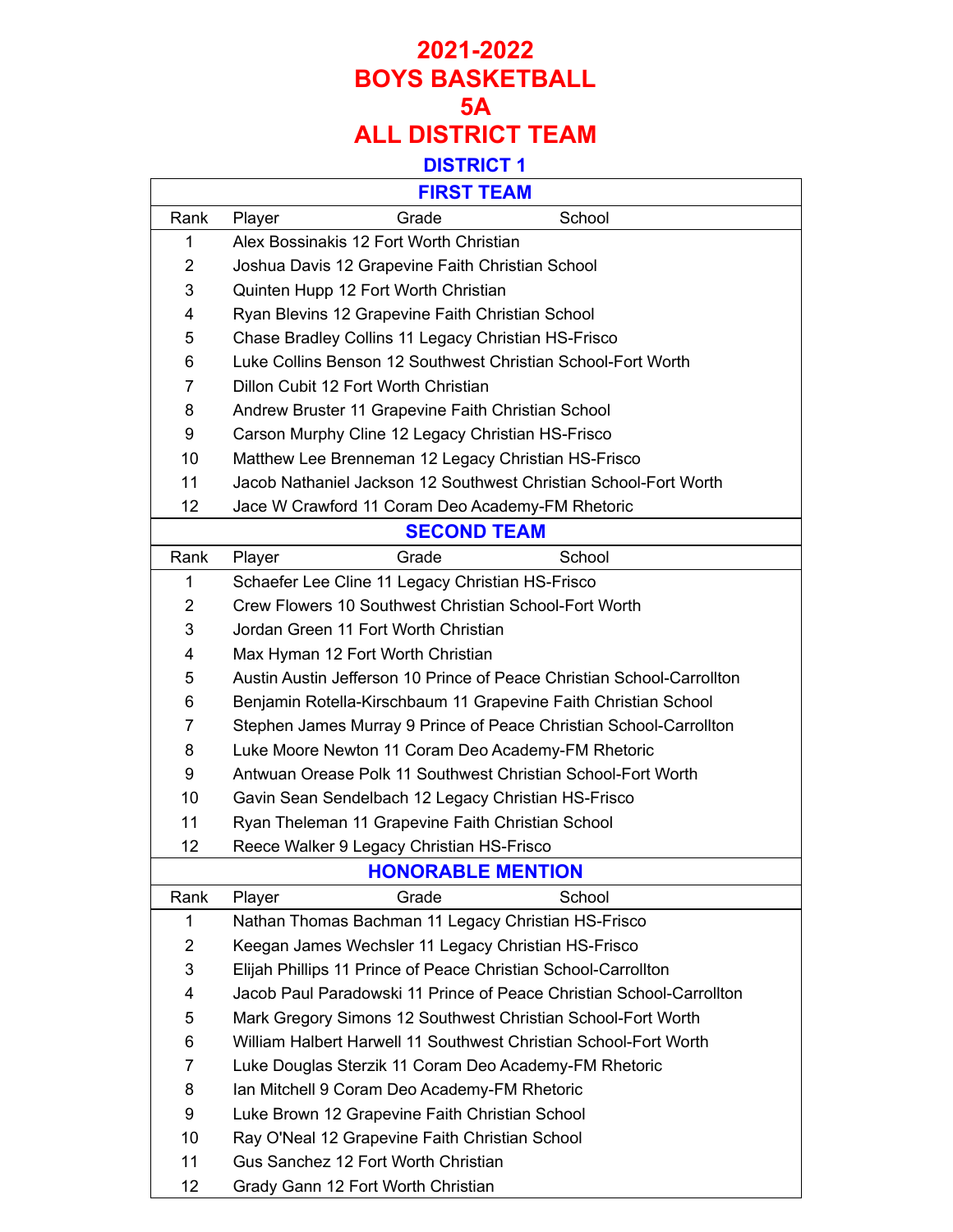#### **DISTRICT 2**

|                | <b>FIRST TEAM</b>                                           |
|----------------|-------------------------------------------------------------|
| Rank           | Grade<br>School<br>Player                                   |
| 1              | Robert Joel McWard 11 McKinney Christian Academy            |
| $\overline{2}$ | Jalil Brown 12 Dallas Christian School-Mesquite             |
| 3              | Joshua James Thrower 12 McKinney Christian Academy          |
| 4              | Jalen Lee Wheeler 12 McKinney Christian Academy             |
| 5              | Grayson Cole Murry 12 The Brook Hill School-Bullard         |
| 6              | Henry Jaylen Johnson 12 McKinney Christian Academy          |
| $\overline{7}$ | AbdurRahman Hammad 11 Brighter Horizons Academy-Garland     |
| 8              | Jakub Dluzewski 11 The Brook Hill School-Bullard            |
| 9              | Jacob Hoelzle 12 Dallas Christian School-Mesquite           |
| 10             | Devin Dewayne Miller 10 Bishop Dunne High School-Dallas     |
| 11             | Hermann Conde 12 The Brook Hill School-Bullard              |
| 12             | Max McAda 12 Dallas Christian School-Mesquite               |
|                | <b>SECOND TEAM</b>                                          |
| Rank           | School<br>Grade<br>Player                                   |
| 1              | Darius Steven Shankle 11 Grace Community School-Tyler       |
| $\overline{2}$ | Kole William Crawford 11 Grace Community School-Tyler       |
| 3              | Stephen Michael Guerrero 12 Bishop Dunne High School-Dallas |
| 4              | Kareem Chaaban 11 Brighter Horizons Academy-Garland         |
| 5              | Muaadth A Oduro 11 Brighter Horizons Academy-Garland        |
| 6              | Ayub Fedlu 11 Brighter Horizons Academy-Garland             |
| 7              | Brady Randall Callens 12 The Brook Hill School-Bullard      |
| 8              | Noah Stisser Langemeier 11 The Brook Hill School-Bullard    |
| 9              | Avin Brown 12 Dallas Christian School-Mesquite              |
| 10             | Will Knuckles 12 Dallas Christian School-Mesquite           |
| 11             | Jack Conway Liebling 12 McKinney Christian Academy          |
| 12             | Ezekiel Jamal Long 12 McKinney Christian Academy            |
|                | <b>HONORABLE MENTION</b>                                    |
| Rank           | Player<br>Grade<br>School                                   |
| 1              | Jackson Ivy 11 Dallas Christian School-Mesquite             |
| $\overline{2}$ | Maddox Losher 11 Dallas Christian School-Mesquite           |
| 3              | Adam Davis Gerdes 12 McKinney Christian Academy             |
| 4              | Joshua James Thrower 12 McKinney Christian Academy          |
| 5              | John Cade Covington 11 Grace Community School-Tyler         |
| 6              | Tyler A Hicks 12 Grace Community School-Tyler               |
| 7              | Cameron Marks 9 Bishop Dunne High School-Dallas             |
| 8              | Ibraheem Morsy 11 Brighter Horizons Academy-Garland         |
| 9              | ahmad A mutawe 11 Brighter Horizons Academy-Garland         |
| 10             | Zein Alhalwani 11 Brighter Horizons Academy-Garland         |
| 11             | Sebastian Drake Claudio 12 McKinney Christian Academy       |
| 12             | Colton Scott Carson 11 The Brook Hill School-Bullard        |

Colton Scott Carson 11 The Brook Hill School-Bullard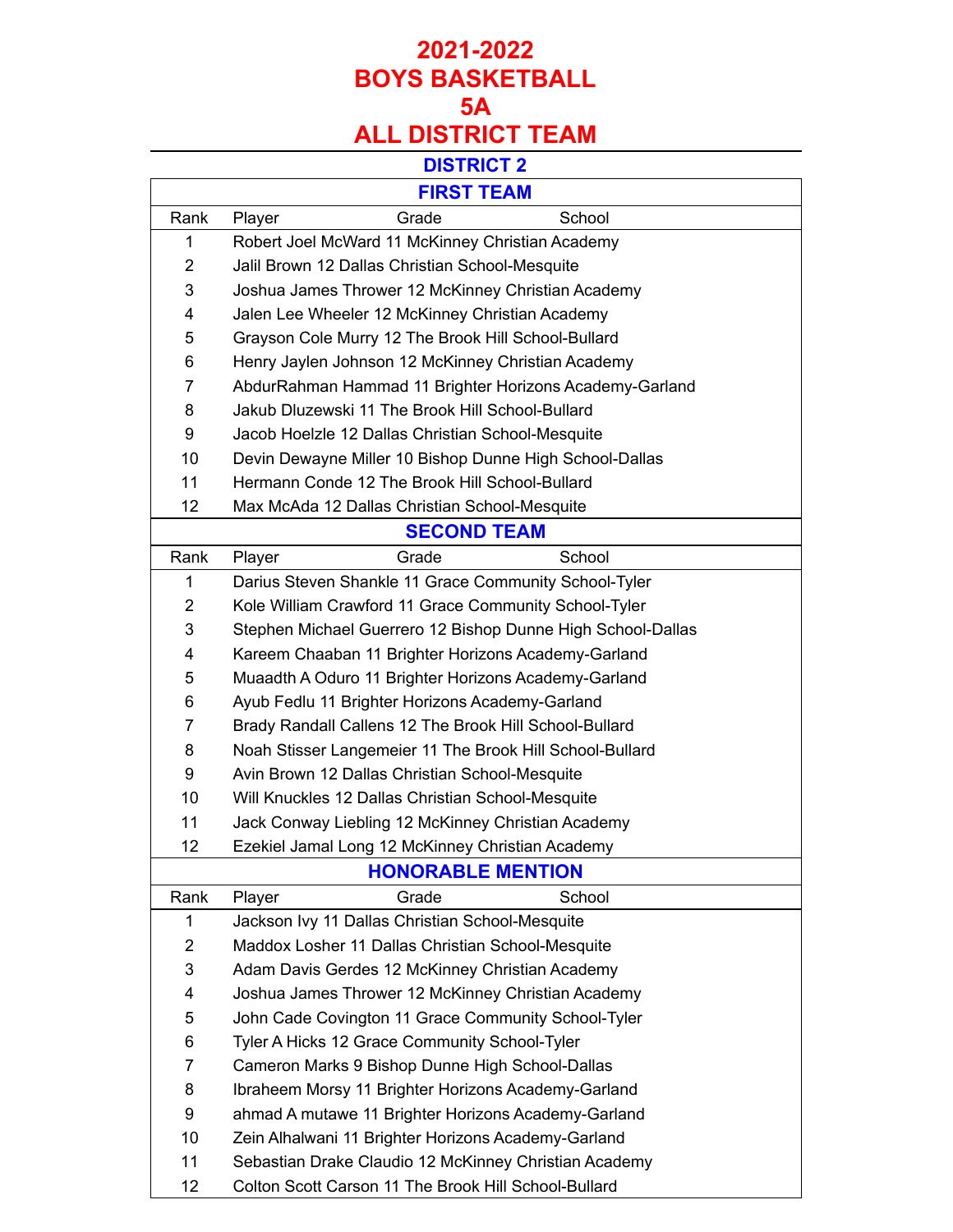#### **DISTRICT 3**

|                          | <b>FIRST TEAM</b>                                            |  |  |  |
|--------------------------|--------------------------------------------------------------|--|--|--|
| Rank                     | Grade<br>School<br>Player                                    |  |  |  |
| 1                        | Kendrick De Luna 11 TMI - Episcopal-San Antonio              |  |  |  |
| $\overline{2}$           | Joshua Jones 11 St. Michael's Catholic Academy-Austin        |  |  |  |
| 3                        | Ma'Shy Hill 11 St. Michael's Catholic Academy-Austin         |  |  |  |
| 4                        | Jaylen Gardner 11 TMI - Episcopal-San Antonio                |  |  |  |
| 5                        | Adrian Mathis 9 Brentwood Christian School-Austin            |  |  |  |
| 6                        | James Vinson 10 St. Michael's Catholic Academy-Austin        |  |  |  |
| 7                        | Ojani Bowen 10 TMI - Episcopal-San Antonio                   |  |  |  |
| 8                        | Paul G Fedorkevich 10 Regents School of Austin               |  |  |  |
| 9                        | Evan Gruis 11 Brentwood Christian School-Austin              |  |  |  |
| 10                       | Gunnar Goff 12 TMI - Episcopal-San Antonio                   |  |  |  |
| 11                       | Mason Emerson 11 Brentwood Christian School-Austin           |  |  |  |
| 12                       | Charles D Lutz 11 Geneva School of Boerne                    |  |  |  |
|                          | <b>SECOND TEAM</b>                                           |  |  |  |
| Rank                     | School<br>Grade<br>Player                                    |  |  |  |
| 1                        | Ryan MacRae 10 St. Michael's Catholic Academy-Austin         |  |  |  |
| 2                        | Andrew White 11 Regents School of Austin                     |  |  |  |
| 3                        | Robert Lafreeda 12 TMI - Episcopal-San Antonio               |  |  |  |
| 4                        | Connor Lafreeda 12 TMI - Episcopal-San Antonio               |  |  |  |
| 5                        | Austin Dunham 12 St. Michael's Catholic Academy-Austin       |  |  |  |
| 6                        | John Casarez 12 St. Anthony Catholic High School-San Antonio |  |  |  |
| 7                        | Ryan Paul Begnaud 12 Hyde Park High School-Austin            |  |  |  |
| 8                        | Bailen Alejandro Ganeshappa 11 Saint Mary's Hall-San Antonio |  |  |  |
| 9                        | Rylan Acheson 12 Brentwood Christian School-Austin           |  |  |  |
| 10                       | Aidan L Christal 12 Geneva School of Boerne                  |  |  |  |
| 11                       | Elias Owen Ingram 11 Regents School of Austin                |  |  |  |
| 12                       | Jack Esparza 12 St. Michael's Catholic Academy-Austin        |  |  |  |
| <b>HONORABLE MENTION</b> |                                                              |  |  |  |
| Rank                     | Player<br>Grade<br>School                                    |  |  |  |
| 1                        | Colton Lutz 9 Geneva School of Boerne                        |  |  |  |
| 2                        | Conner Rohlack 12 Brentwood Christian School-Austin          |  |  |  |
| 3                        | Cason Best 12 Brentwood Christian School-Austin              |  |  |  |
| 4                        | Clinton David Phillips 12 Regents School of Austin           |  |  |  |
| 5                        | Reed Christophe Turner 11 Regents School of Austin           |  |  |  |
| 6                        | Spencer G Yarbrough 11 Geneva School of Boerne               |  |  |  |
| 7                        | Noah Casarez 11 St. Anthony Catholic High School-San Antonio |  |  |  |
| 8                        | Ryan Jourdan 10 TMI - Episcopal-San Antonio                  |  |  |  |
| 9                        | Reid Schuchart 12 St. Michael's Catholic Academy-Austin      |  |  |  |
| 10                       | James Franco Slussler 12 Hyde Park High School-Austin        |  |  |  |
| 11                       | Maximiliano Eduardo Davis 11 Saint Mary's Hall-San Antonio   |  |  |  |

Noah Harrison Bassett 12 Hyde Park High School-Austin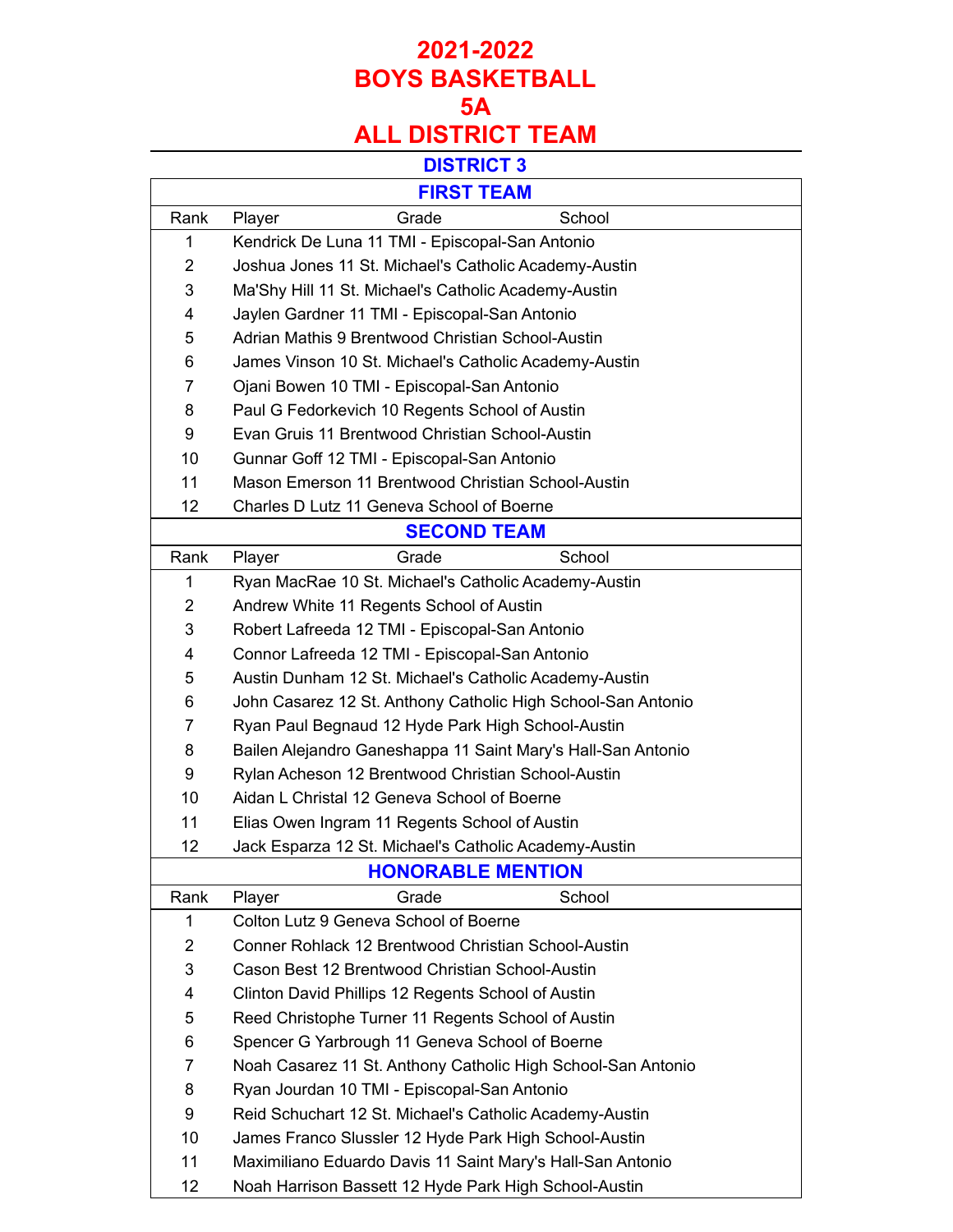## **DISTRICT 4**

|                | <b>FIRST TEAM</b>                                                     |
|----------------|-----------------------------------------------------------------------|
| Rank           | Grade<br>School<br>Player                                             |
| 1              | Gerry Martinez 11 St. Joseph Academy-Brownsville                      |
| $\overline{2}$ | Josue Angel Cisneros 12 St. Joseph Academy-Brownsville                |
| 3              | Diego Alonzo Romo 12 St. Augustine-Laredo                             |
| 4              | Luigi Giovanni Cristiano 12 St. Joseph Academy-Brownsville            |
| 5              | Christopher Ramirez 11 St. Augustine-Laredo                           |
| 6              | Viraj A Bhakta 12 Incarnate Word Academy-Corpus Christi               |
| 7              | Bernardo Garza 11 St. Joseph Academy-Brownsville                      |
| 8              | Estevan Francisco Barrientos 12 St. Augustine-Laredo                  |
| 9              | Martin Tapia 12 St. Joseph Academy-Brownsville                        |
| 10             | Edmund Hughes Thomas 10 Incarnate Word Academy-Corpus Christi         |
| 11             | Jonathon Walter Shull 12 Incarnate Word Academy-Corpus Christi        |
| 12             | Octavio Benavides 11 St. Augustine-Laredo                             |
|                | <b>SECOND TEAM</b>                                                    |
| Rank           | Grade<br>School<br>Player                                             |
| 1              | Nicolas D Medrano 11 St. John Paul II High School-Corpus Christi      |
| $\overline{2}$ | Chance Michael Dittman 12 St. John Paul II High School-Corpus Christi |
| 3              | John Ward 10 St. Joseph High School-Victoria                          |
| 4              | Rafael Emilio Garcia Jr 11 St. Augustine-Laredo                       |
| 5              | Frank Jackson Stefka 12 St. Joseph High School-Victoria               |
| 6              | Cade Austin Bush 12 Incarnate Word Academy-Corpus Christi             |
| 7              | Connor Bryce Williamson 12 Incarnate Word Academy-Corpus Christi      |
| 8              | Nicolas B Jackson 12 St. Joseph Academy-Brownsville                   |
| 9              | Lucas Cristiano 10 St. Joseph Academy-Brownsville                     |
| 10             | Joseph Ryan Ruiz 12 St. John Paul II High School-Corpus Christi       |
| 11             | Dominic Jacob Tomanek 12 St. Joseph High School-Victoria              |
| 12             | Matthew William Cory 9 Incarnate Word Academy-Corpus Christi          |
|                | <b>HONORABLE MENTION</b>                                              |
| Rank           | Player<br>School<br>Grade                                             |
| 1              |                                                                       |
| $\overline{2}$ |                                                                       |
| 3              |                                                                       |
| 4              |                                                                       |
| 5              |                                                                       |
| 6              | No selections were made for this honor                                |
| 7              | by the District.                                                      |
| 8              |                                                                       |
| 9              |                                                                       |
| 10             |                                                                       |
| 11             |                                                                       |